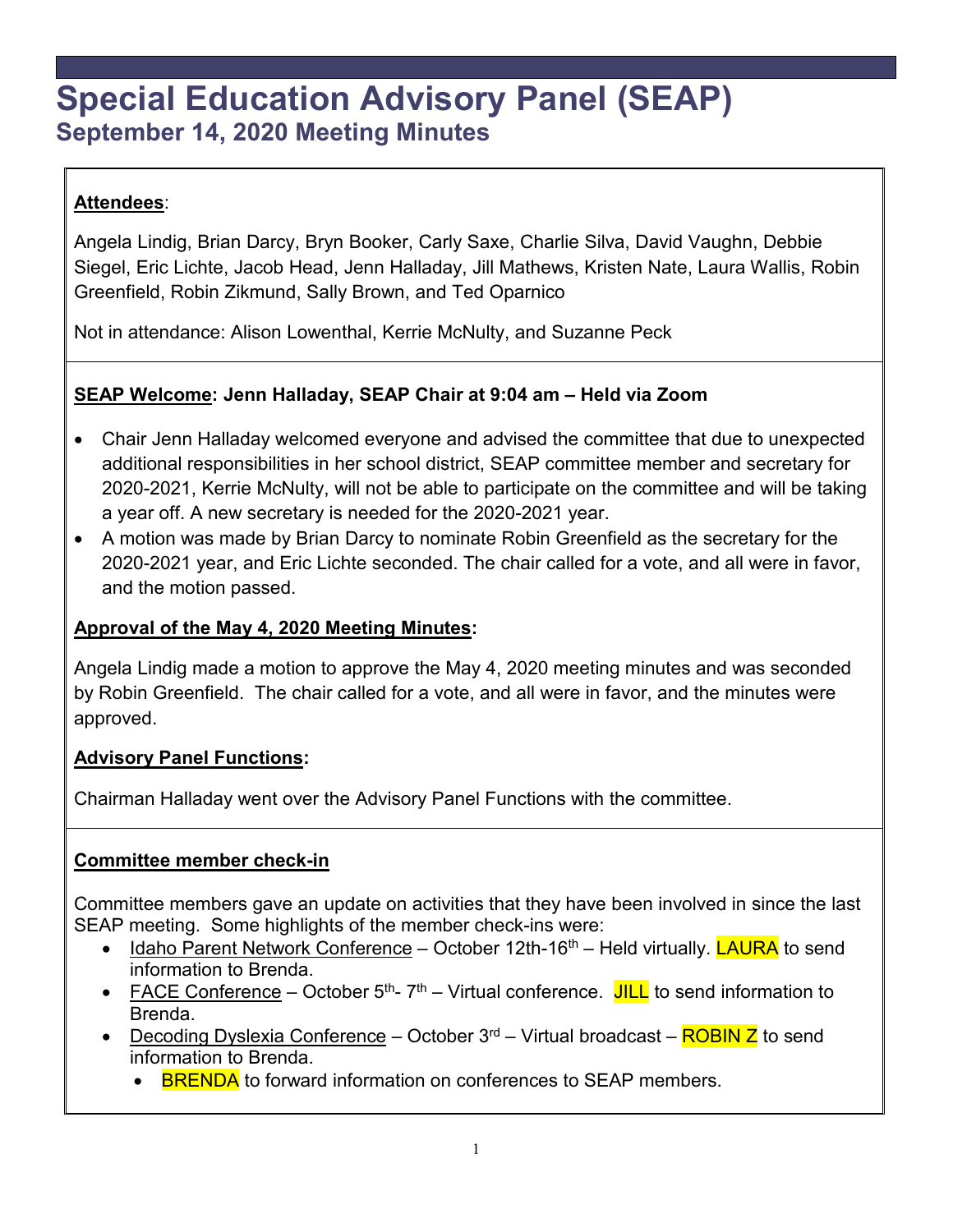# **Update on Federal Laws and State Specific Information: Dr. Charlie Silva***,* **SDE Special Education Director**

# **State Updates**:

- Charlie introduced new SDE staff, Randi Cole, Secondary Transition Coordinator (replacing Kendrick Lester), and Lisa Pofelski-Rosa, Principal Financial Specialist (replacing Anthony Mukuna.)
- Superintendent Ybarra has submitted her draft budget proposal for 2021. Her focus is on teacher pay/salary and social/emotional learning. She is working with EdNorthwest on a survey for LEAs to get their feedback. Has set aside 1 million dollars in grants for LEAs. We don't know where they are at in the process, but we will provide additional information when we receive it.
- Student Learning tools We are working hard to provide LEAs with the tools that they need to continue student learning. We are partnering with IPUL to let families know what resources are available. The challenge is that people aren't accessing the tools/resources. Committee members were asked to help get the word out. If the SDE isn't meeting the need, please let us know what you need.
	- Idaho SESTA resources have been organized in a way for easy searching.
	- Comments from committee members were that with so much information coming out, there has been an information overload!
- EdPlan Optional Statewide IEP System for LEAs A number of LEAs have decided to be part of the State's Optional IEP System, and we are receiving positive feedback on their experiences. All documents are accessible, and the platform is continuing to evolve and adjust to the needs of LEAs. The fifth cohort of LEAs will start in early October.

# **Federal Updates**

- Waivers We received a letter from U.S. Department of Education Secretary, Betsy DeVoss, advising that the U.S. Department of Education will not be allowing any waivers, even for statewide assessments (IRI, ISAT). We've received the same direction regarding Vocational Rehabilitation transition services. Although they may look different, they must continue.
- COVID 19 The SDE has received guidance from OSEP regarding COVID 19 and moving forward. No waivers are being allowed, and it's business as usual, but it may look different. OSEP guidance is posted on our SDE website.
- Differentiated Monitoring and Support (DMS) The Federal government has overhauled the DMS process. It is now a five-year process, and we learned that Idaho will be in the first cohort. We haven't received anything official, but we expect this work to begin in late October, and it will be done virtually.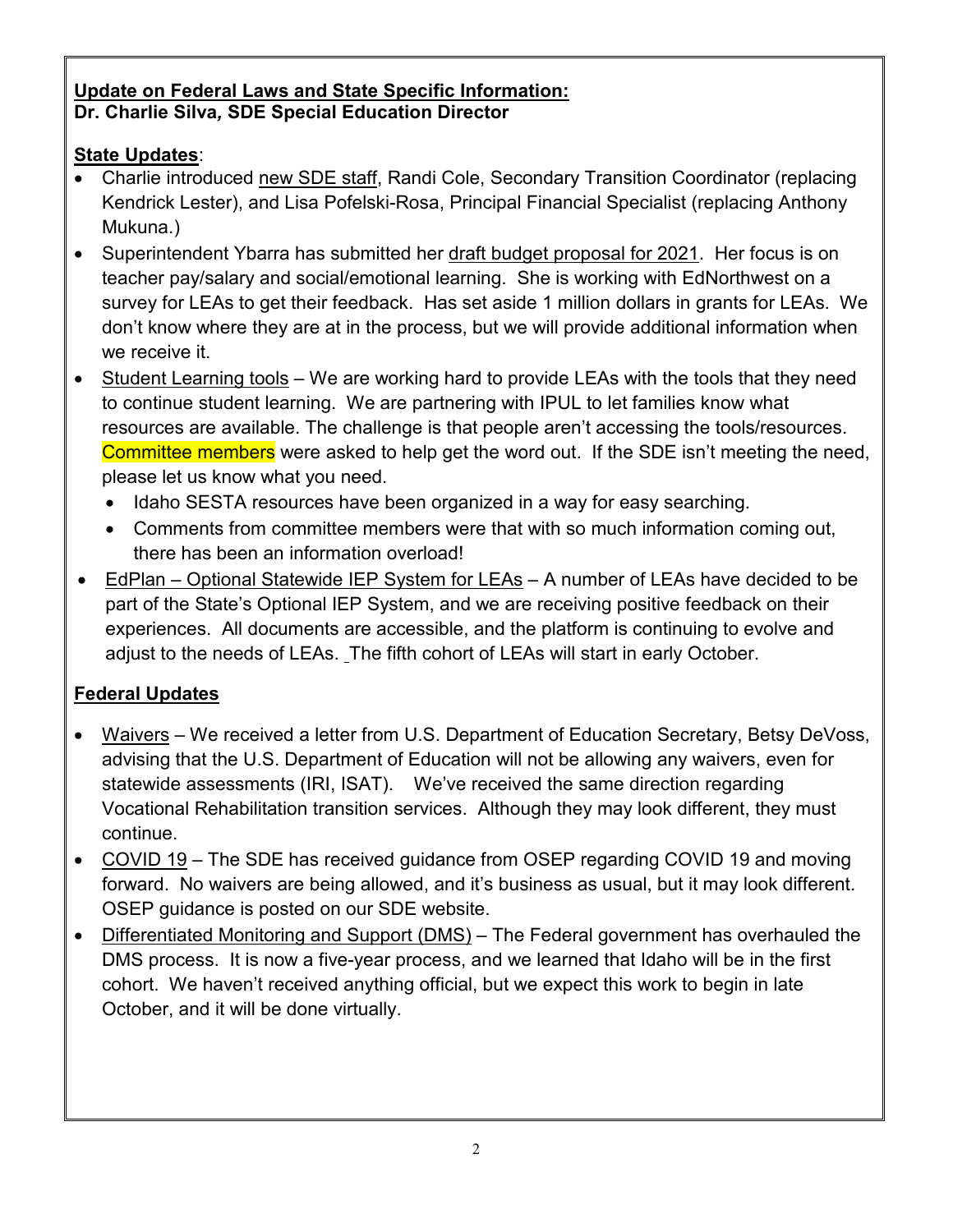#### **COVID Resources Julie Mead and Whitney Schexneider, Idaho SESTA**

Julie & Whitney gave a tour of the Individualized Distance Learning Plan documents on the Special Education page of the SDE's Fall 2020 Public Schools Reopening Back to School website, and committee members gave feedback. Go [https://www.sde.idaho.gov/re](https://www.sde.idaho.gov/re-opening/index.html)[opening/index.html,](https://www.sde.idaho.gov/re-opening/index.html) click on "Student Learning," "Special Education."

Charlie added that there is a parent resources section at the bottom of the same page. To see the resources, click on the "+" sign to see the list of documents, including a link to the IRIS Center.

# **APR/SPP Updates** – **Alisa Fewkes, SDE**

Alisa Fewkes presented on Indicators 7 (Early Childhood Outcomes), 8 (Parent Involvement), and Significant Disproportionality, and committee members gave feedback.

On Indicator 7 – The SDE needs to establish a new baseline and targets – Data collection tool, a substantial increase in reporting, and additional training.

On Indicator 8 – How can we improve and make changes to the survey collection process? Discussion was had on the Idaho Parent Engagement and Satisfaction survey that is sent out to parents in Feb/March. Feedback from members was:

- Yes, they have received the survey from their LEAs and have completed them.
- Some parents throw them away because they get so many survey requests.
- Schools have leeway on how communications are sent out and where they are posted.
- Do you provide instructions on how to fill out the survey? Alisa's response was, "No, we are not involved in the collection process as the survey is being sent out by the SDE Assessment & Accountability department."
- Could you include a branching off in the survey so that if you have a SPED student and you click "Yes" on the "Do you have a SPED student" question that it takes you to the SPED survey to answer those questions?
- It needs to be ONE survey that does both for general education and special education and states the reasons why parents need to complete the survey.
- The survey needs to look important and grab my attention!

On Significant Disproportionality –

- Requesting input on Indicators 4, 9, and 10 to reflect processes established for significant disproportionality. Purpose: Maximize the use of processes and resources; Limit confusion and duplication of effort.
- Requesting input on establishing reasonable progress area of flexibility. Purpose: Allow added flexibility for LEAs that exceed the state threshold but demonstrate substantial improvement over multiple years. Recognize LEA improvement efforts; Ensure IDEA funds are directed to students with disabilities; Encourage long term focus on addressing contributing factors.
- Next steps Establish a maximum risk ratio; Number of years of reduction, and determine the percentage of reduction.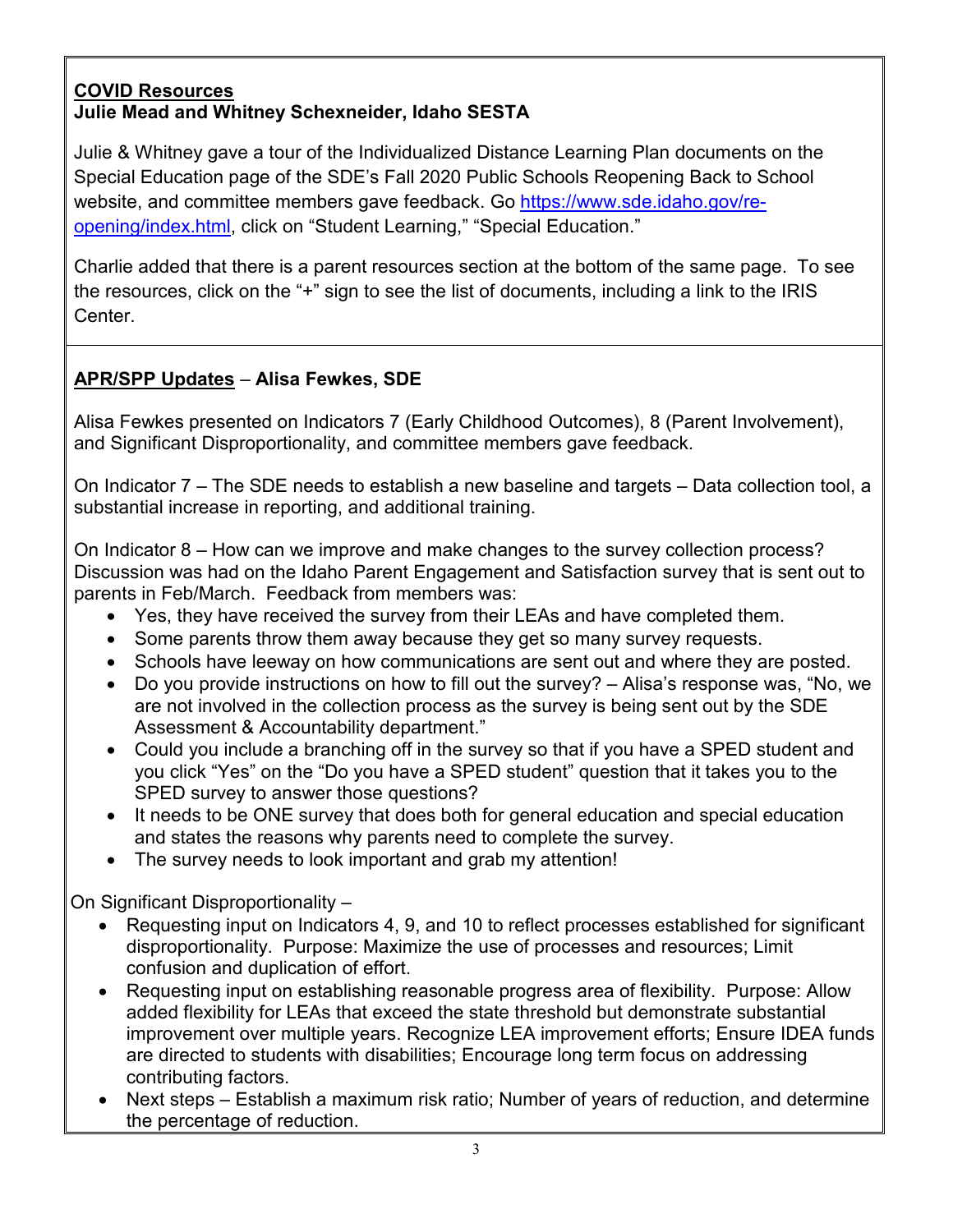BRENDA to add workgroups for Indicator 7, 8, and Significant Disproportionality to the next SEAP agenda. COMMITTEE MEMBERS to think about which workgroup that you would like to be on.

### **Early Childhood and Cultivating Leaders Project Updates** – **Shannon Dunstan and Kailey Bunch-Woodson, SDE**

SSIP-Cultivating Leaders to Grow Young Readers - The State's plan has been submitted, and OSEP had no concerns. The Fall Institute will be virtual this year and begins on September 15<sup>th</sup>. Shannon outlined the 2020-2021 Activities.

State Personnel Development Grant (SpDg) – Kailey Bunch-Woodson gave an update on the State's submission for the SpDg. We hope to find out soon regarding if we will be awarded the grant.

### Early Childhood

- Updated eGuidelines State Standards for Early Childhood Special Education Updating in October but waiting for H&W programmers to get into interactive application.
- Proposed changes to Infant Toddler Program Interagency Agreement
- Revise Anchor Assessments for Early Childhood Outcome entrance and exit ratings Will keep AEPS, BDI, Brigance, DAYC, High Scope, and Teaching Strategies Gold. Will take time over the next year to get out information and get feedback.
- Reset baseline for Indicator 7 Early Childhood Outcomes

# **Next Meeting**

- Monday, November  $9<sup>th</sup>$  via Zoom, 9:00 am to Noon. Any suggestions on how to make the next meeting a more interactive Zoom? If you have any suggestions, email Charlie & Brenda.
	- Could we get handouts for the next meeting, several days before the meeting?
	- Breakout rooms?
	- Need a volunteer to monitor the chatbox  $-$  Robin Z will do.
		- Agenda Items
			- Indicator 7, 8 and Significant Disproportionality workgroups
			- Future meetings Will take one meeting at a time. If things are better, would like to have May 17<sup>th</sup> meeting at the IESDB.

# **Meeting Adjournment**